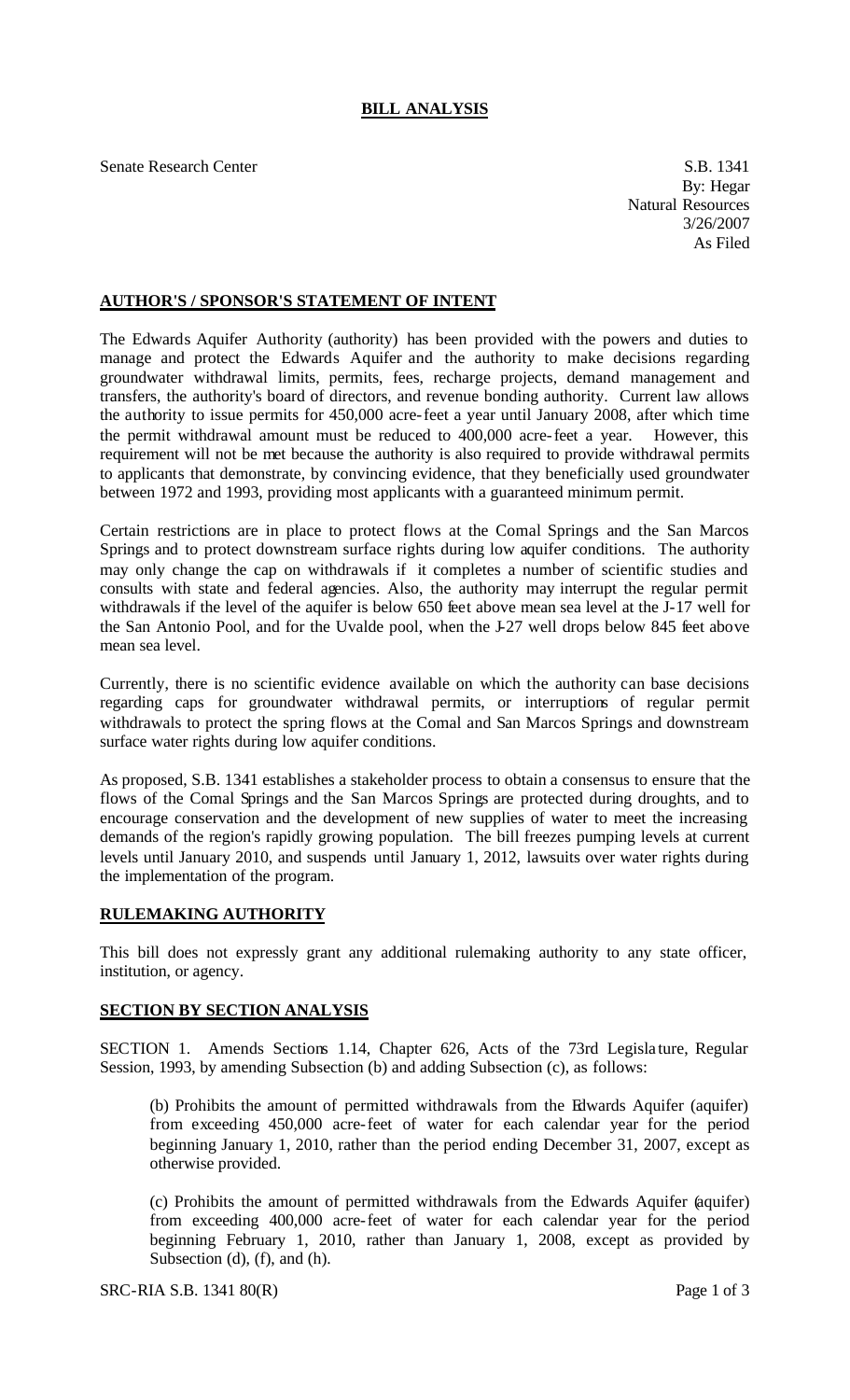SECTION 2. Amends Sections 1.21(a) and (c), Chapter 626, Acts of the 73rd Legislature, Regular Session, 1993, as follows:

(a) Requires the authority to prepare and implement the plan required under this subsection by January 1, 2010, rather than 2008.

(c) Amends the date under this subsection to on or after February 1, 2010, rather than on or after January 1, 2008

SECTION 3. Amends Section 1.29, Chapter 626, Acts of the 73rd Legislature, Regular Session, 1993, as follows:

(a) Requires the cost of reducing withdrawals or permit retirements to be borne sole ly by users of the aquifer for reducing withdrawals from the level on the effective date of this article to 450,000 acre-feet a year, or the adjusted amount determined under Subsection (d) of Section 1.14 of this article for the period beginning January 1, 2010, rather than ending December 31, 2007. Requires the cost of reducing withdrawals or permit retirements to be borne equally by aquifer users and downstream water rights holders for permit retirements from 450,000 acre-feet a year, or the adjusted amount determined under Subsection (d) of Section 1.14 of this article for the period beginning January 1, 2010, to 400,000 acre-feet a year, or the adjusted amount determined under Subsection (d) of Section 1.14 of this article, for the period beginning February 1, 2010, rather than January 1, 2008. Makes a conforming change.

(d) Makes conforming changes.

(e)-(g) Makes no changes to these subsections.

(h) Requires the authority, to accomplish the purposes of this article by January 1, 2012, rather than June 1, 1994, to implement and enforce water management practices, procedures and methods to ensure that, not later than December 31, 2012, the continuous minimum springflows of the Comal Springs and the San Marcos Springs are maintained to protect endangered and threatened species to the extent required by federal law.

(i) Requires the Bureau of Economic Geology at The University of Texas to develop the program of water management practices, procedures, and methods (program) referred to in this Subsection jointly with the authority, the Texas Commission on Environmental Quality (TCEQ), the Texas Parks and Wildlife Department (TPWD), the Texas Department of Agriculture (TDA), and the Texas Water Development Board (board). Requires the program to be developed through a facilitated, consensus-based process that involves input from the U.S. Fish and Wildlife Service and all interested stakeholders. Requires the authority, TCEQ, TPWD, TDA, and the board to provide two reports to the Edward Aquifer Legislative Oversight Committee; the first report not later than January 1, 2008, and the second report not later than September 1, 2008, and requires the reports to include certain information.

Requires the authority, TCEQ, TPWD, TDA, and the board to jointly prepare a cooperative agreement with the secretary of the interior, through the U.S. Fish and Wildlife Service, pursuant to Section 6(c) of the Engangered Species Act of 1973, 16 U.S.C. Section 1531 et seq., based on the program under this subsection. Requires the cooperative agreement to ensure that listed species associated with the aquifer will be protected at all times, including throughout a repeat of the drought of record, based on the requirements of the critical period management plan in effect at that time pursuant to Section 1.26 of this article. Requires each agency to approve and execute the cooperative agreement not later than January 1, 2012, to take effect not later than December 31, 2012. Requires the cooperative agreement to include a commitment by the TCEQ to utilize certain enforcement powers to the extent necessary to require the authority to perform its duties under this Act, including the authority's duty to regulate withdrawals as required by the critical period management plan approved under Section 1.26 of this Article. Requires the cooperative agreement to include agreements by the parties to pursue grant